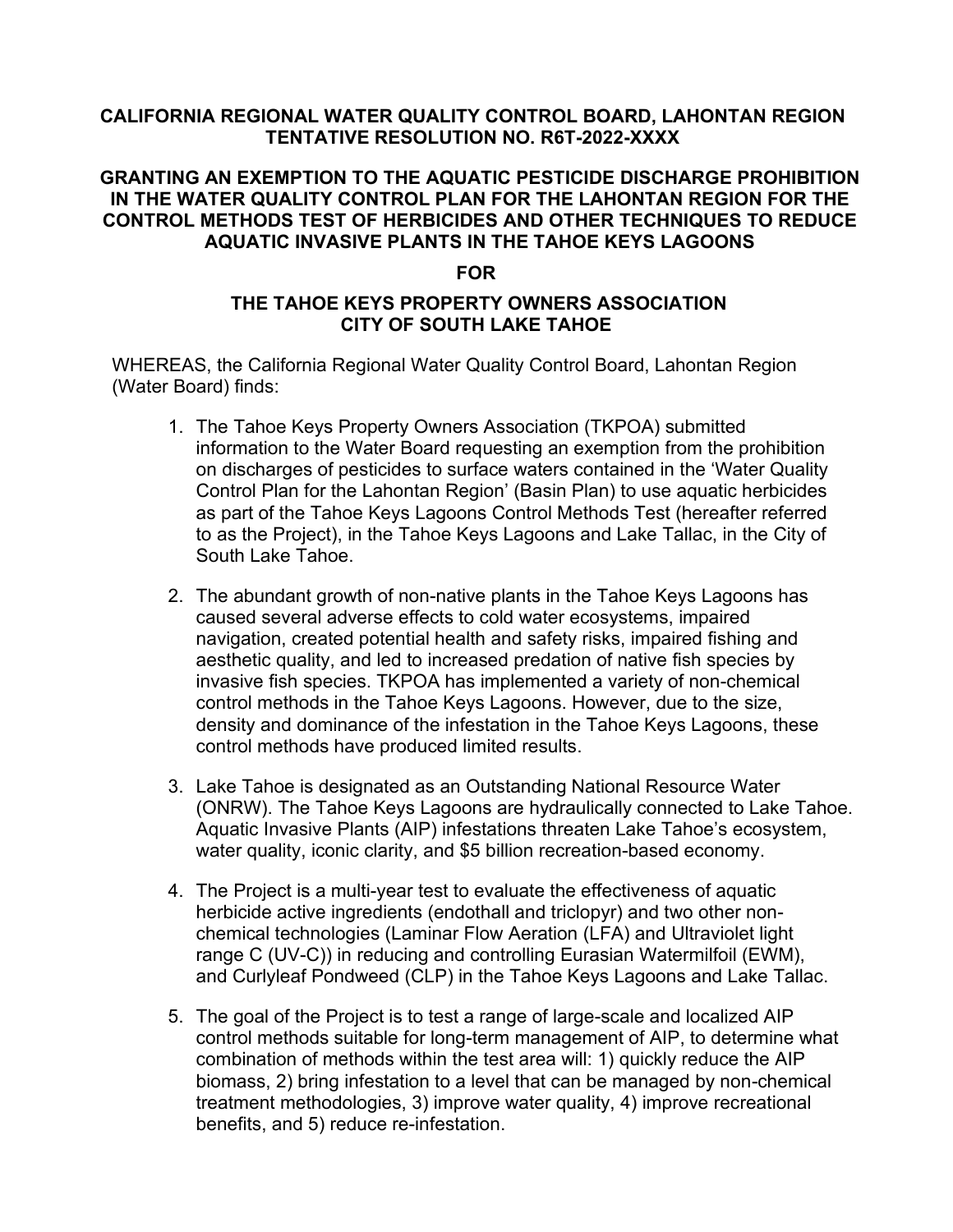EXEMPTION FOR THE USE OF PESTICIDE IN A SURFACE WATER

- 6. The Lake Tahoe Aquatic Invasive Species Coordination Committee's 2015 Aquatic Invasive Species Plan produced by University Nevada Reno, ranks the Tahoe Keys Lagoons as the top priority area to be addressed due to the magnitude of the invasive plant and fish infestations and the high recreational use of the area. Targeted AIP species are Eurasian Watermilfoil and Curlyleaf Pondweed. Recent studies in Lake Tahoe and TKPOA's mesocosm studies on the herbicides indicate that the multiple treatment methodologies to be evaluated by the Project have the potential to treat the target AIP species.
- 7. Test applications of aquatic herbicides will be made in year one of the project, expected to begin in Spring 2022 or later. The application of the aquatic herbicides will be by California licensed pesticide applicators to a total of 16.9 acres between the Tahoe Keys Lagoons and Lake Tallac. The one-time herbicide application in year one may be followed by one or several nonchemical aquatic invasive plant (AIP) control methods and approaches, including selective hand-removal, bottom barriers and UV-C.
- 8. The Basin Plan contains prohibitions that apply to all surface water of the Lahontan Region. Chapter 4, section 4.1 of the Basin Plan specifies the following waste discharge prohibition: "The discharge of pesticides to surface or ground waters is prohibited." Exemptions to this prohibition may be allowed subject to the criteria detailed in the section entitled "Exemption Criteria for Aquatic Pesticide Use" in Chapter 4, section 4.1 of the Basin Plan. An exemption to the waste discharge prohibition for aquatic pesticide use may be granted by the Regional Board if all of the following findings are made: (a) The project is an eligible circumstance as described in the Basin Plan, and (b) The project satisfies all the applicable exemption criteria.
- 9. TKPOA submitted an exemption request to apply endothall, and triclopyr in the Tahoe Keys Lagoons and Lake Tallac. The exemption request and additional information submitted by TKPOA for endothall and triclopyr is consistent with the Basin Plan and is accepted by the Water Board for consideration of an exemption to the prohibition on the discharge of pesticides to surface water.
- 10.The use of aquatic herbicides in the Project is an eligible circumstance and satisfies all the applicable exemption criteria. Lahontan Water Board staff have prepared a document entitled "Exemption to the Aquatic Pesticide Discharge Prohibition for the Control Methods Test of Herbicides and Other Techniques to Reduce Aquatic Invasive Plants in the Tahoe Keys Lagoons Staff Report" (Staff Report) that describes how the application of aquatic herbicides in the Project is eligible for an exemption and how the aquatic herbicide application meets the exemption criteria specified in the Basin Plan. The Staff Report was reviewed and considered by the Water Board before acting and used in determining that the use of aquatic herbicides in the Project is an eligible circumstance and satisfies all the applicable exemption criteria.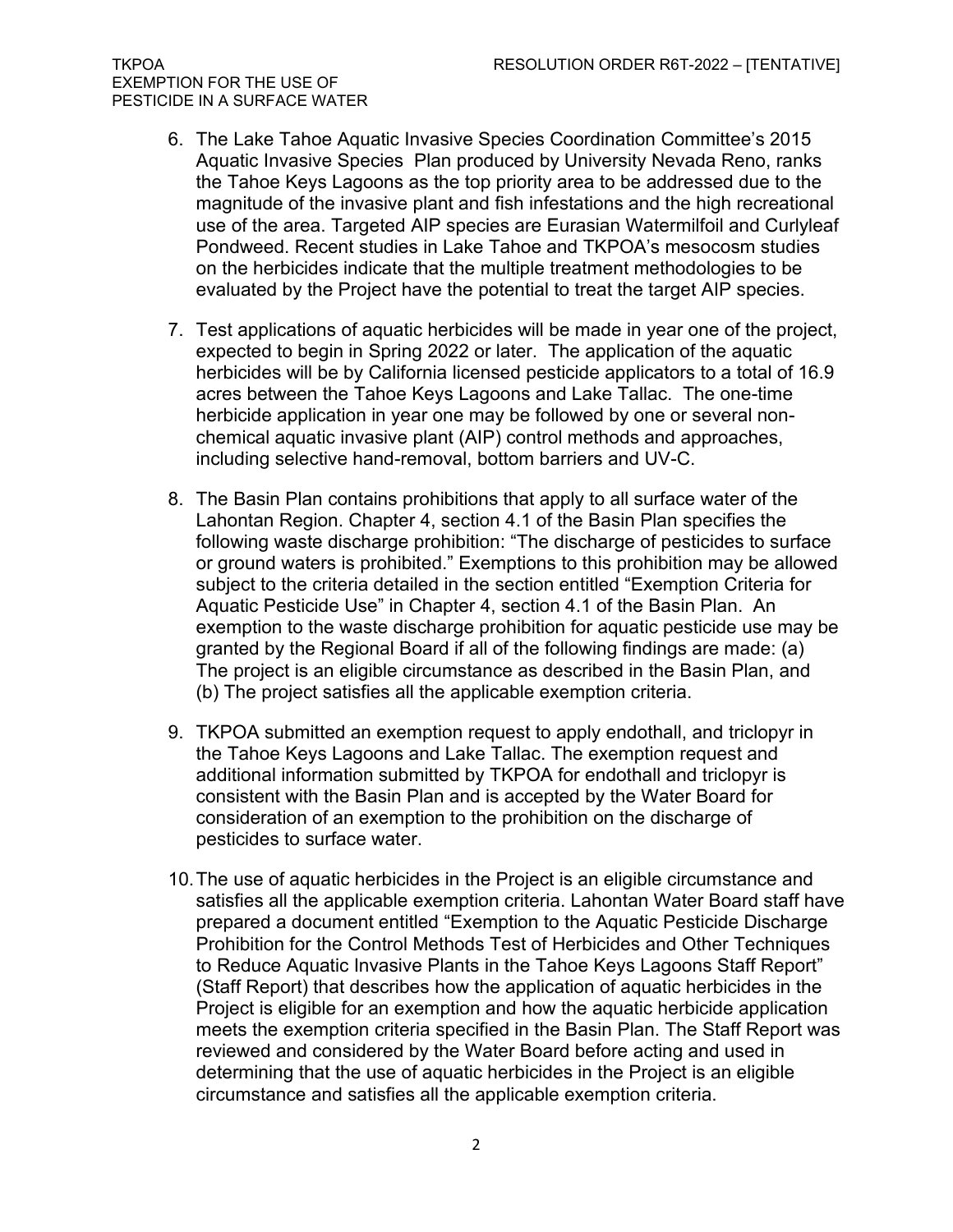- 11.The pre-project biological monitoring program and the monitoring, reporting, and mitigation program for non-target communities was peer reviewed by an independent expert through the Tahoe Science Advisory Council. The review found "the proposed monitoring plan will provide ample evidence to assess whether non-target communities have fully restored/recovered after the aquatic weed treatments."
- 12.This action is consistent with the Antidegradation Policy. Granting of the exemption alone will not result in a discharge and any degradation. Any authorized discharge under this exemption will be subject to waste discharge requirements. Antidegradation will be considered as part of the NPDES permit.
- 13.The Tahoe Regional Planning Agency (TRPA) is the Lead Agency for the Environmental Impact Statement (EIS) required by the Tahoe Regional Planning Compact and the Water Board is the CEQA Lead Agency for the Environmental Impact Report (EIR). Impacts and mitigation measures are set forth in the Final Environmental Impact Report/Final Impact Statement (FEIR/FEIS). The Water Board certified the FEIR at a meeting of the Board in **XXXX.** Mitigation measures identified in the FEIR/FEIS are required to be implemented as adopted by the Lahontan Water Board in the NPDES permit for aquatic herbicide residual discharges for the Project and in the Mitigation Monitoring and Reporting Program (MMRP). The mitigation measures have eliminated or substantially lessened all significant effects on the environment, where feasible. TKPOA must monitor or report on mitigation measure implementation, as described in the Mitigation Monitoring and Reporting Program (MMRP).
- 14.The Water Board has notified TKPOA and interested agencies and persons of its intent to adopt this Resolution by emailing a list server and posting on the Water Board's internet website
- 15.The Water Board, in a public meeting, heard and considered all comments related to this resolution.
- 16.The documents and other material, which constitute the record, are located at the Water Board office at 2501 Lake Tahoe Boulevard, South Lake Tahoe, CA.

**THEREFORE BE IT RESOLVED THAT**: The Water Board hereby grants to TKPOA an exemption to the Basin Plan Prohibition on the discharge of pesticides to surface waters for the application of aquatic herbicides (endothall and triclopyr) to the surface waters of the Tahoe Keys Lagoon and Lake Tallac for the Project.